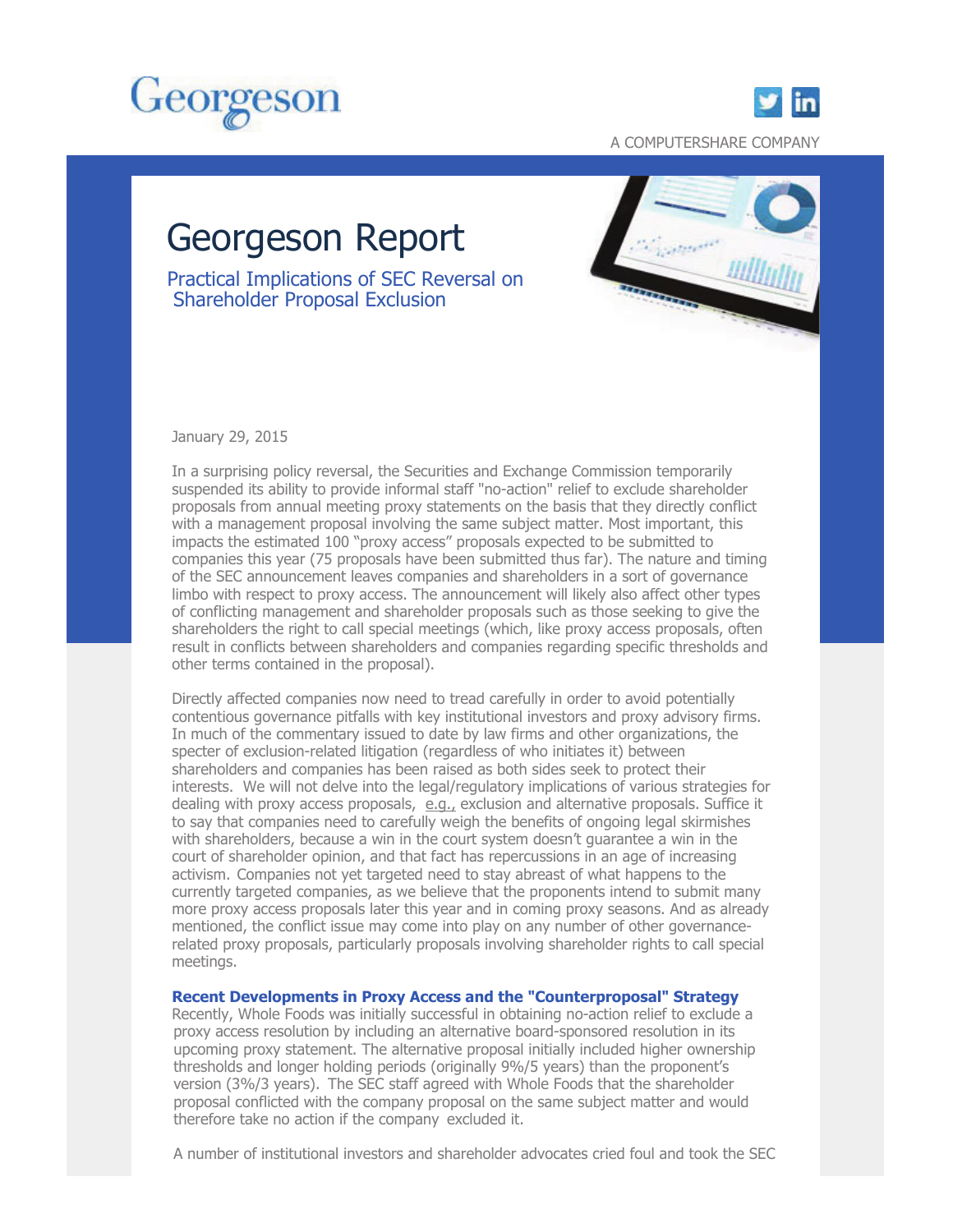to task for enabling a "counterproposal" strategy aimed at forcing shareholders into voting for a weaker form of proxy access. Even prior to last week's SEC reversal, Whole Foods may have reacted to this shareholder sentiment by reducing its proposed proxy access thresholds (5% ownership held continuously for 5 years). Despite this reduction, the views of shareholder advocates like the Council of Institutional Investors (CII) remained firm.

Last week, SEC Chair Mary Jo White announced that she had directed the Division of Corporate Finance Staff to review and report back to the Commission on this aspect of the shareholder proposal rules. On the same day, the SEC staff announced it would not issue further no-action rulings based on "directly conflicting management proposals" this proxy season and reversed its no-action ruling on the Whole Foods no-action relief.

## **What the SEC Actions Mean for Targeted Companies With Proxy Access Proposals**

As discussed above, we will not opine on the legal risks and ramifications of proceeding with exclusions and alternative proposals, but we can comment on a few of these options from a proxy voting and shareholder relations perspective. Three of these options (and there are undoubtedly others) are:

- Submitting a management proposal that provides an alternative version of proxy access to the excluded shareholder proposal in the vein of the Whole Foods management proposal.
- Simply including the non-binding shareholder proposal with no management alternative.
- Including both a management and a shareholder proposal on proxy access in the same proxy statement.

Each of the above options should be carefully analyzed in terms of voting outcomes, and how companies are viewed by shareholders and likely by the proxy advisory firms with respect to corporate governance practices.

#### **Exclusion Combined With Alternative Proxy Access Proposals**

It is conceivable that the exclusion plus management proposal option could include a proxy access regime that shareholders would support. Vanguard, for example, has recently indicated likely support for the 5% ownership/3-year continuous holding threshold. Whether other of the large indexed and other investment-style equity funds would follow suit is unclear, and engagement and research would be required in order to estimate an outcome. Such alternative proposals should be carefully crafted to avoid hotbutton issues that would draw opposition from institutional shareholders and proxy advisory firms.

Beyond the result of the vote on the alternative proxy access resolution, companies also need to examine whether the mere act of exclusion without SEC support might result in negative responses by shareholders even if an alternative is presented. Some shareholders have already expressed disdain for the exclusion/alternative strategy, raising the possibility of "withhold" or "against" votes in the election of director vote at the same annual meeting.

### **Inclusion of Shareholder Proxy Access Proposal**

In this option to include only the shareholder proponent's non-binding resolution, a critical factor in determining the outcome will be companies' statements in response to proposals and their subsequent shareholder outreach. We believe that in most cases, companies will oppose the resolution. The success of the companies' campaigns will largely be based on multiple factors including the perception of the companies' corporate governance policies and practices (as articulated in their statements of opposition) and, to some extent, the performance of the companies. We are aware that some companies are considering making no recommendation and simply treating the non-binding proposal as a referendum, with an opportunity for further engagement with their shareholders on the issue. In these cases, companies' proxy disclosure might include a discussion of risks and benefits of the proposal. This route has some precedent, although it raises the issue of whether boards should make a firm recommendation on all matters of importance to shareholders. In either case, the effectiveness of the response statement and the strategy developed for direct solicitation of shareholders would be critical.